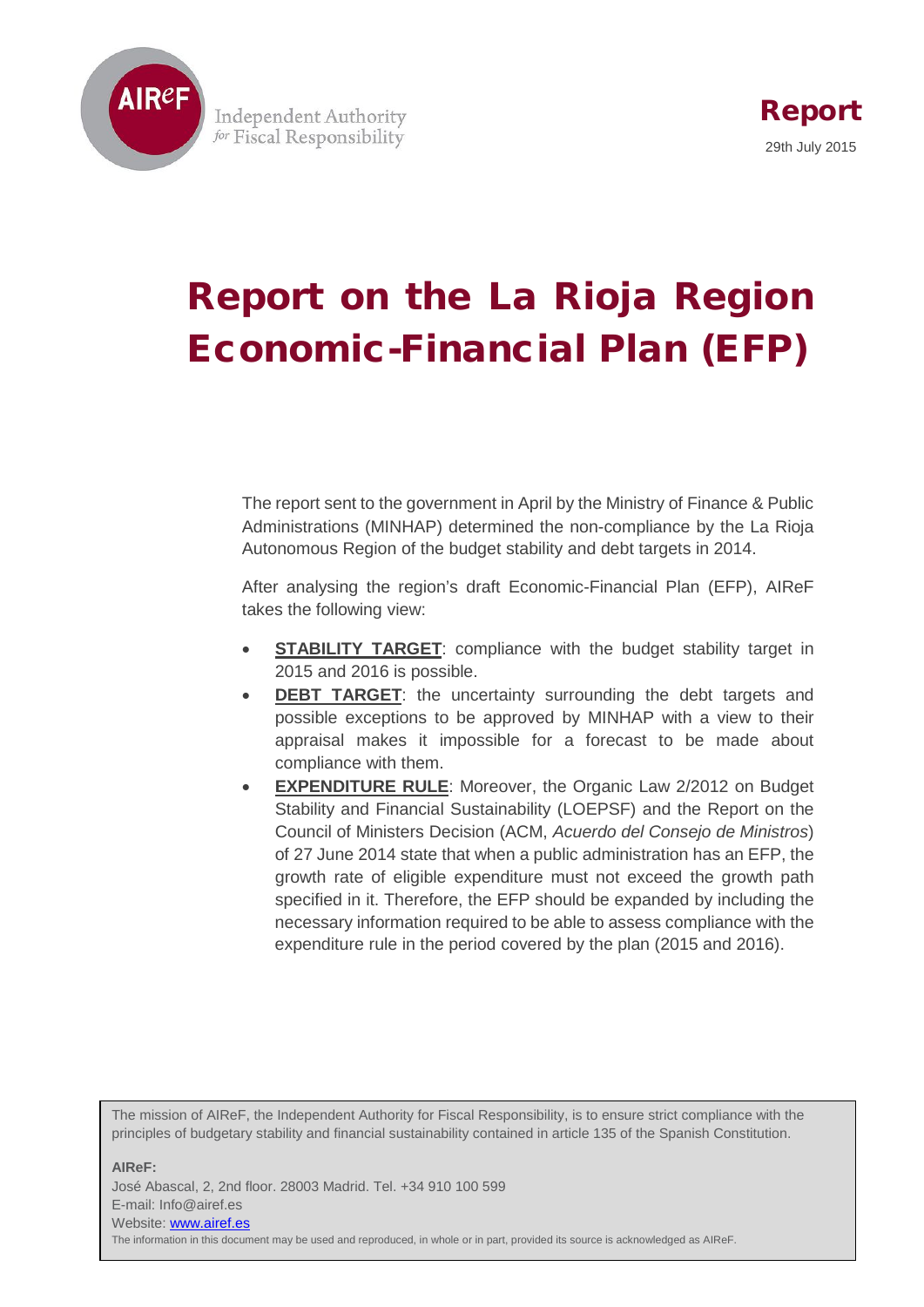

#### **1. Budget stability target**

#### **2015**

**AIReF considers that compliance with the budget stability target s**eem sufficient to be able to meet the budget stability target and the year-end forecasts estimated by the region are consistent with the development of revenue and expenditure and with the budget implementation data available to date.

In 2014 La Rioja's borrowing amounted to 1.2% of its GDP, with the result that it failed to comply with the budget stability target set at -1% of GDP.

The region has put forward **MEASURES** representing 0.3% of its GDP (€22 million), of which 0.2% corresponds to measures designed to increase revenue and 0.1% to reduce its expenditure.

The key **revenue measure** stems from implementation of Royal Decree-Law 6/2015 of 14th May, whereby the State Administration (AGE) grants the Autonomous Region of La Rioja —once it has joined the Financing Fund Financial Facility— subsidies totalling  $\epsilon$ 9.8 million (0.[1](#page-1-0)% of GDP)<sup>1</sup> for it to finance its investments. Also, the region is estimating financial transfers from the State in compensation for health expenditure and some revenue through the tax on deposits in credit institutions (*Impuesto sobre los depósitos en las entidades de crédito,* IDEC), created by the State in Law 16/2012 of 27 December, adopting a number of different taxation measures aiming to consolidate public finances and stimulate economic activity. The joint effect of these measures represents 0.1% of GDP. Nevertheless, the region will only obtain the health expenditure compensation subject to recognition of the obligation to pay by the State.

<span id="page-1-0"></span>**.** 

<sup>1</sup> Measure entitled "Agreement with the AGE on financing infrastructure" adopted in the framework of Royal Decree-Law 17/2014 of 26 December on financial sustainability measures for the Autonomous Regions and Local Entities and other measures of an economic nature (Additional provisional 8, section 3).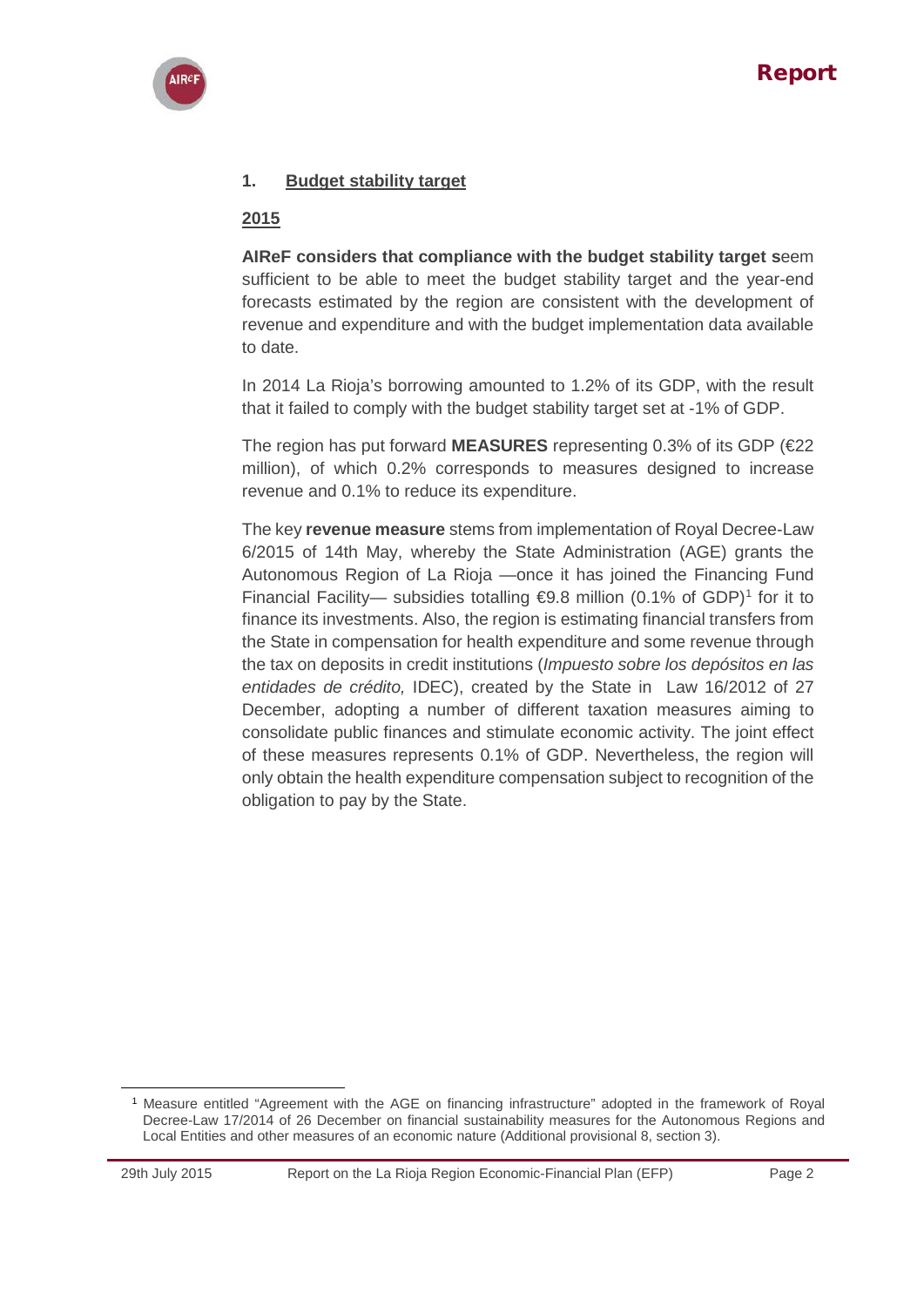## Report



As far as **expenditure measures** are concerned, their impact valued at yearend amounts to 0.1% of GDP ( $\bigoplus$ .2 million). The main saving is on financial expenses, primarily through application of RDL 17/2014.

With regard to the **BUDGETARY SCENARIO** forecast for the year-end, the EFP shows that La Rioja is estimating an increase in non-financial expenditure, after stripping out the effect of the obligations recorded in nonbudgetary accounts, valued at 0.1% of GDP (€9 million more than 2014), despite the effect of expenditure measures that entail a reduction in expenditure totalling 0.1% GDP. The budget implementation data published up to the date of publication of this report are consistent with the estimated year-end forecast by the region.

With regard to the revenue scenario, the region is estimating an increase in non-financial revenue other than the revenue from the regional funding system (interim payments and settlement) amounting to 0.3% of GDP (€25 million), of which 0.2% stems from the effect of the measures.

According to the budget implementation data available to date, the revenue scenario forecast by the region seems consistent and would allow the necessary adjustment to be made to comply with the target.

#### **2016**

**Despite the fact that the region is not envisaging the adoption of any measures in 2016, compliance with the -0.3% of GDP target is deemed likely given the positive development of revenues associated with the autonomous region financing system.** 

AIReF's assessment of the **MEASURES** for 2016 is negative. This is because there will be a reversion of the measures implemented in previous years, such as the AGE Agreement on infrastructure financing and the interest expense saving stemming from RDL 17/2014.

With regard to the **BUDGETARY SCENARIO** forecast at year-end, in its EFP the region is estimating an increase in non-financial revenue amounting to 0.7% of GDP (€61 million), mainly due to the increase in resources from the regional financing system.

The forecast for those financial resources (interim payment in 2016 and the expected settlement for 2014) as calculated by the region seems consistent with the projections made by AIReF. The basis used for the projections are the data published by the Spanish Tax Authority (AEAT) and the State Comptroller's Office (IGAE) regarding collection of taxes ceded to the region in 2014 (which will impact the settlement of the funding system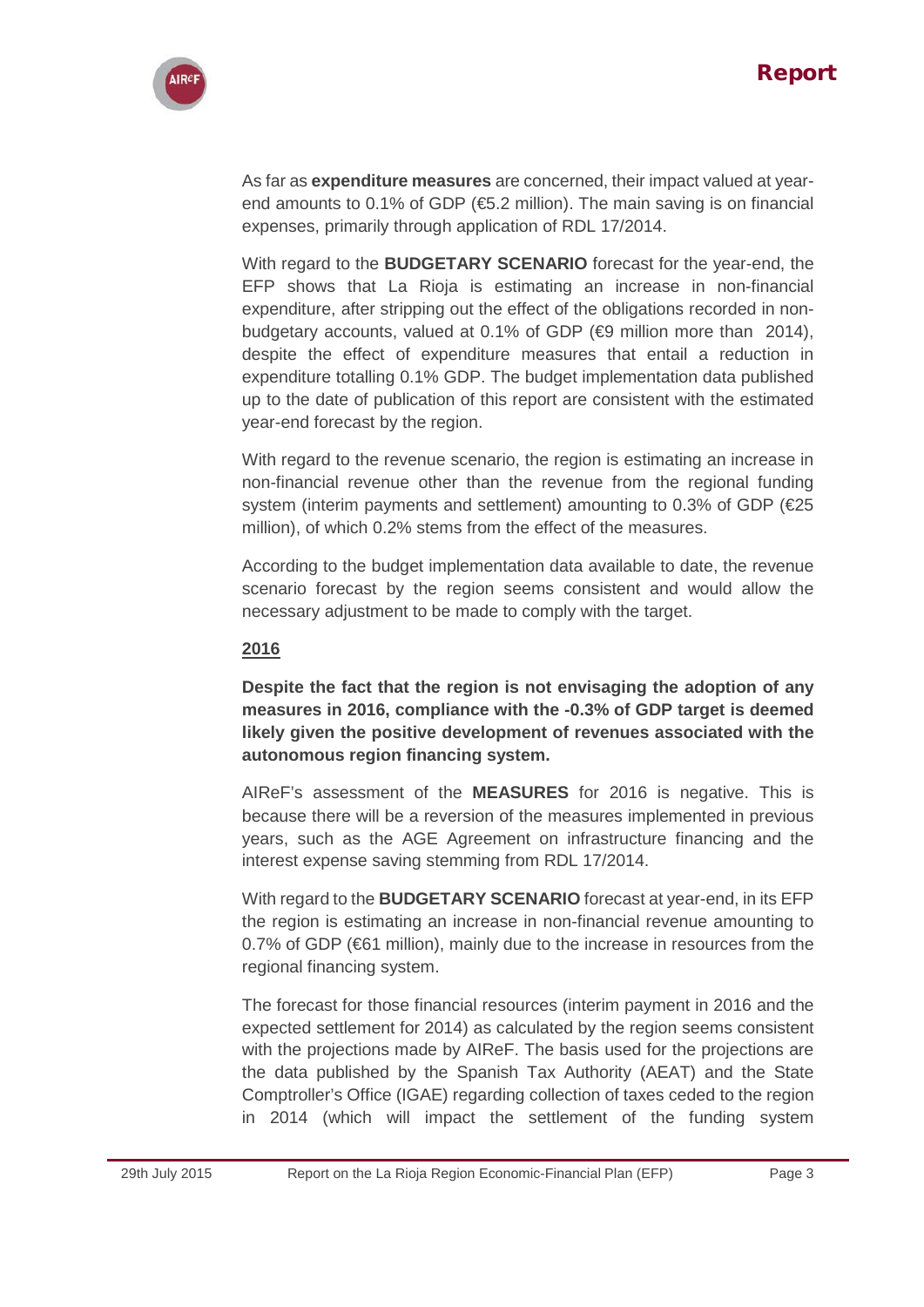



corresponding to that year) and the macroeconomic assumptions for 2016 contained in the 2015-2018 Stability Programme Update.

As regards the expenditure scenario, the region is forecasting an increase in non-financial expenses, after stripping out the effect of obligations recorded in non-budgetary accounts amounting to 0.1% of the region's GDP ( $66$ million).

Despite the absence of any positive effect of any measures to be taken and the increase envisaged by the region for non-financial expenditure, AIReF considers compliance by La Rioja with its stability target in 2016 to be likely, primarily because of the favourable development of revenues associated with the regional financing system.

#### **2. Debt target**

According to data published by Banco de España, La Rioja's total debt at 31st December 2014 was €1.29 billion, equivalent to 16.5% of its regional GDP. The target set for 2014 for the region in the Council of Ministers Decision (ACM, *Acuerdo del Consejo de Ministros*) of 12th September 2014 was 15.8% of GDP. However, MINHAP has since recalculated La Rioja's target to incorporate the exceptions envisaged by the ACM, raising the target to a debt/GDP ratio of 16.2% of GDP. That means the region's debt at yearend 2014 was €25 million higher than the revised target for the region in that period. Consequently, La Rioja failed to comply with its debt target in 2014.

The starting point for the 2015 debt target is the level of debt reached by the region at year-end 2014, after deducting the €25 million excess debt over and above the target permitted. However, although the baseline debt figure is known, the current system for setting the debt target does not allow AIReF to know at the date of publication of this report either the debt target for 2015 (the initial 16.4% target set last year for 2015 has already been exceeded) or the exceptions that will allow the debt target to be recalculated at year-end 2015.

According to the data furnished by the region, its debt at year-end 2015 will amount to almost €1.39 billion, 17% of the region's GDP, and at year-end 2016, €1.38 billion, 16.5% of its GDP. However, the uncertainty surrounding what the debt targets actually are for year-end in 2015 and 2016 does not allow AIReF to make any forecast about compliance with them.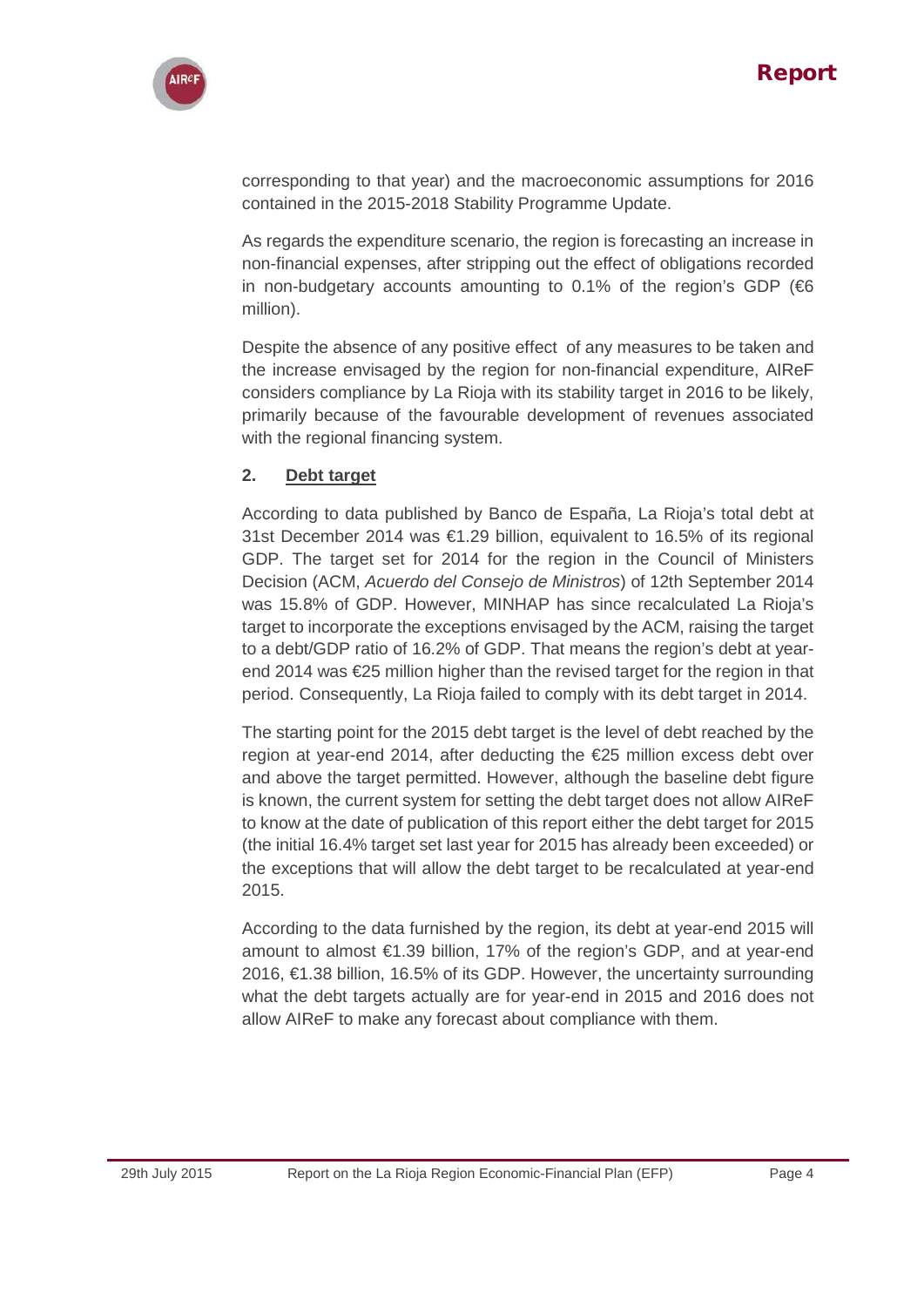

#### **3. Expenditure rule**

**The variation rate of the expenditure eligible to be included in the expenditure rule calculation in La Rioja in 2014 was -1.9%, when the medium-term reference growth rate of the economy was 1.5%. As a result, and in line with the report issued by MINHAP, the region complied with the expenditure rule in 2014. Nevertheless, AIReF considers that to be able to evaluate and monitor the expenditure rule, the necessary information required to calculate the growth in the eligible expenditure in the reference period in the plan (2015 and 2016) should be incorporated into the EFP.** 

Under article 12 of the LOEPSF, whenever a public administration has an EFP or a rebalancing plan, compliance with the expenditure rule shall take into account that the growth in the eligible expenditure to be included in the calculation must be aligned with the path stated in the corresponding plans. This circumstance is explicitly noted in the report of the Council of Ministers Decision of 27 June 2014 setting the reference rates of the expenditure rule for 2015-2017.

In accordance with the above, any EFPs that are submitted must contain sufficient information to allow for an appraisal to be made of the expenditure rule both at the time of approval of the EFP as well as in the quarterly monitoring exercise conducted by MINHAP. For that purpose it would be advisable for MINHAP to prepare a standard form in which the required information can simply be filled in so that a like-for-like calculation for all the Autonomous Regions (ARs) could be made for non-financial uses (with the required detail of adjustments in national accounting terms), as well as the exceptions necessary to obtain the computable expenditure.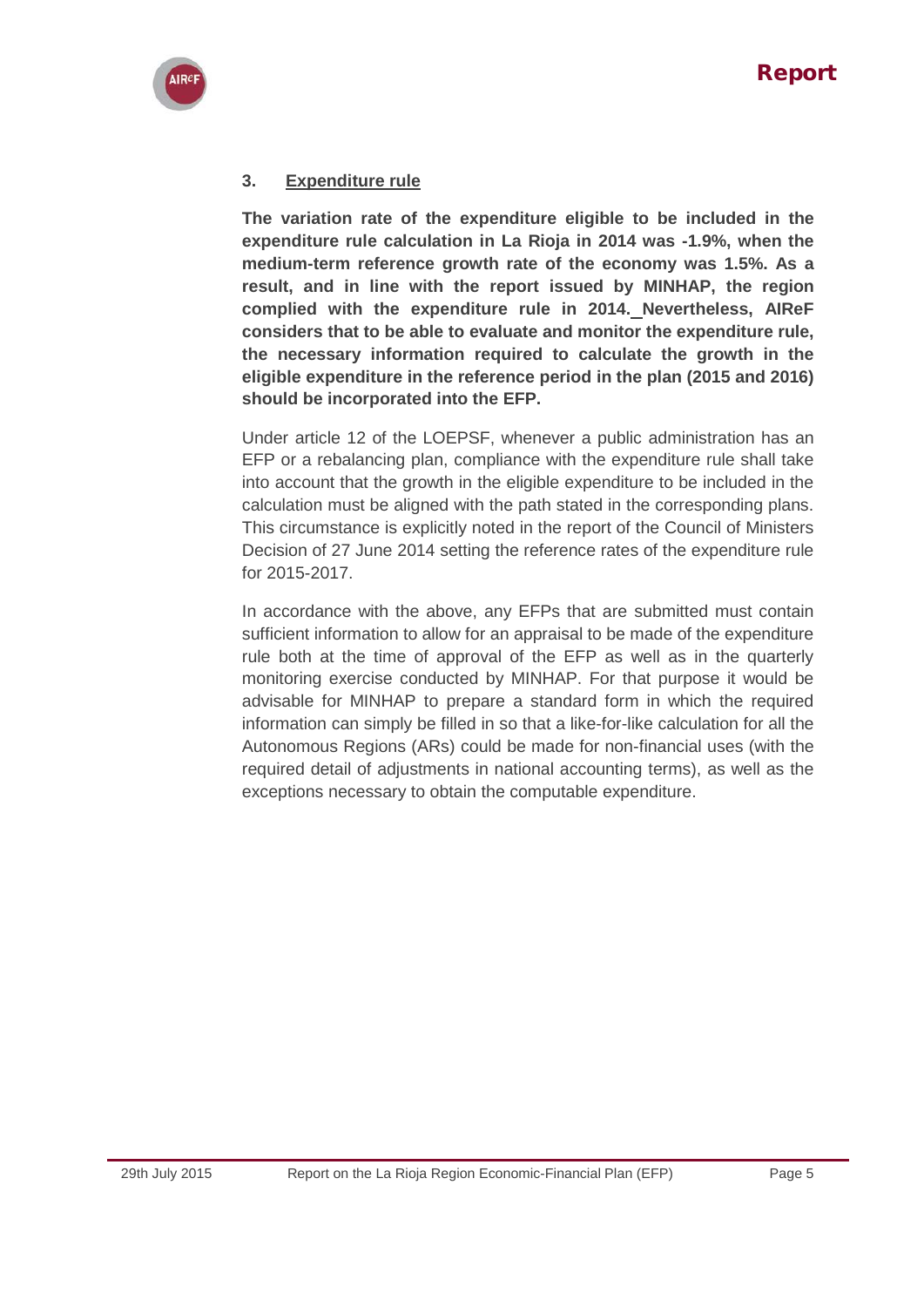

# ANNEX

#### 1. DOCUMENT CONSISTENCY AND QUALITY OF INFORMATION

| <b>VARIABLES</b>                                                       | <b>ADEQUATE</b> | <b>INCOMPLETE</b> | <b>INADEQUATE</b> |
|------------------------------------------------------------------------|-----------------|-------------------|-------------------|
| <b>OBJETIVITY</b>                                                      | X               |                   |                   |
| <b>CLARITY</b>                                                         | X               |                   |                   |
| <b>CONCRETENESS</b>                                                    | X               |                   |                   |
| <b>INTEGRITY</b>                                                       |                 |                   |                   |
| Content of article 21 of the LOEPySF<br>٠                              |                 |                   |                   |
| 1. Causes of non-compliance                                            | X               |                   |                   |
| 2. Trend forecasts                                                     | x               |                   |                   |
| Description, quantification<br>calendar<br>of<br>3.<br>and<br>measures | X               |                   |                   |
| 4. Economic and budgetary forecasts                                    | X               |                   |                   |
| 5. Sensitivity analysis                                                |                 | X                 |                   |
| <b>Other information</b>                                               | Χ               |                   |                   |

### 2. ADEQUACY OF FORECASTS WITH RESPECT TO THE TARGETS 2.1 STABILITY TARGET

| <b>VARIABLES</b>                                                                    | <b>ADEQUATE</b> | <b>INCOMPLETE</b> | <b>INADEQUATE</b> |
|-------------------------------------------------------------------------------------|-----------------|-------------------|-------------------|
| <b>ECONONOMIC VARIABLES</b>                                                         | X               |                   |                   |
| <b>CONSISTENCY</b><br><b>BUDGETARY</b><br><b>OF</b><br><b>SCENARIO-</b>             |                 |                   |                   |
| <b>MEASURES</b>                                                                     |                 |                   |                   |
| Revenue scenario                                                                    |                 |                   |                   |
| 1. Revenues from regional funding system (interim<br>payments and final settlement) | X               |                   |                   |
| 2. All other revenues from the funding system                                       | X               |                   |                   |
| Other taxation revenues<br>3.                                                       | Χ               |                   |                   |
| 4. All other revenues                                                               | X               |                   |                   |
| <b>Expenditure scenario</b><br>٠                                                    |                 |                   |                   |
| 1- Personnel expenditure                                                            | X               |                   |                   |
| 2- Financial expenditure                                                            | X               |                   |                   |
| 3- All other current expenditure                                                    | X               |                   |                   |
| 4- Capital expenditure                                                              | Χ               |                   |                   |
| Adjustments in national accounts terms                                              |                 |                   |                   |
| Uncertain revenue collection                                                        | X               |                   |                   |
| 2.<br>Interest                                                                      | Χ               |                   |                   |
| Account 409/413<br>3.                                                               | X               |                   |                   |
| Non-implementation<br>4.                                                            |                 |                   |                   |
| All other adjustments<br>5.                                                         | Χ               |                   |                   |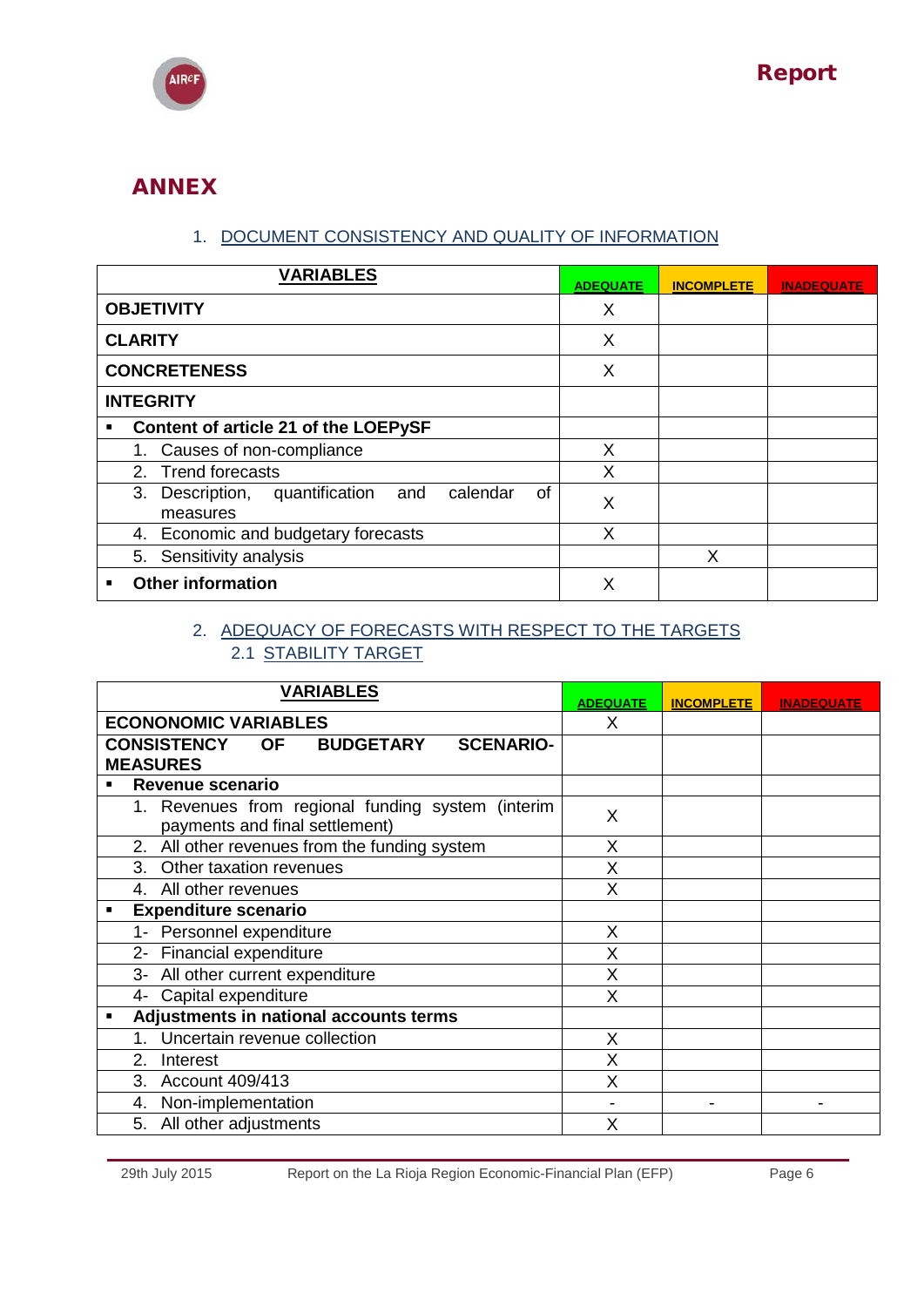

#### 3. SUFFICIENCY OF MEASURES

### 3.1 REVENUES

#### 3.1.1 TAX REVENUES

| <b>VARIABLES</b>                                                                      | <b>ADEQUATE</b> | <b>INCOMPLETE</b> | <b>INADEQUATE</b> |
|---------------------------------------------------------------------------------------|-----------------|-------------------|-------------------|
| DEGREE OF IMPLEMENTATION OF MEASURES IN<br><b>PREVIOUS YEARS</b>                      | X               |                   |                   |
| <b>CONCRETENESS</b>                                                                   | X               |                   |                   |
| <b>LEGAL-ADMINISTRATIVE</b><br><b>CONTEXT</b><br><b>OF</b><br>THE.<br><b>MEASURES</b> | X               |                   |                   |
| <b>INDICATION OF THE PROCEDURE</b>                                                    | X               |                   |                   |
| <b>DEGREE OF IMPLEMENTATION</b>                                                       | X               |                   |                   |
| ADEQUACY OF THE ECONOMIC IMPACT                                                       | Χ               |                   |                   |

#### 3.1.2 NON-TAXATON REVENUES

| <b>VARIABLES</b>                                                 | <b>ADEQUATE</b> | <b>INCOMPLETE</b> | <b>INADEQUATE</b> |
|------------------------------------------------------------------|-----------------|-------------------|-------------------|
| DEGREE OF IMPLEMENTATION OF MEASURES IN<br><b>PREVIOUS YEARS</b> | X               |                   |                   |
| <b>CONCRETENESS</b>                                              | X               |                   |                   |
| LEGAL-ADMINISTRATIVE CONTEXT OF<br>THE.<br><b>MEASURES</b>       | X               |                   |                   |
| <b>INDICATION OF THE PROCEDURE</b>                               | X               |                   |                   |
| <b>DEGREE OF IMPLEMENTATION</b>                                  | X               |                   |                   |
| ADEQUACY OF THE ECONOMIC IMPACT                                  | Х               |                   |                   |

*(\*) The "Agreement with AGE infrastructure financing" measure stems from RDL 17/2014, which makes it a discretionary measure for the State.*